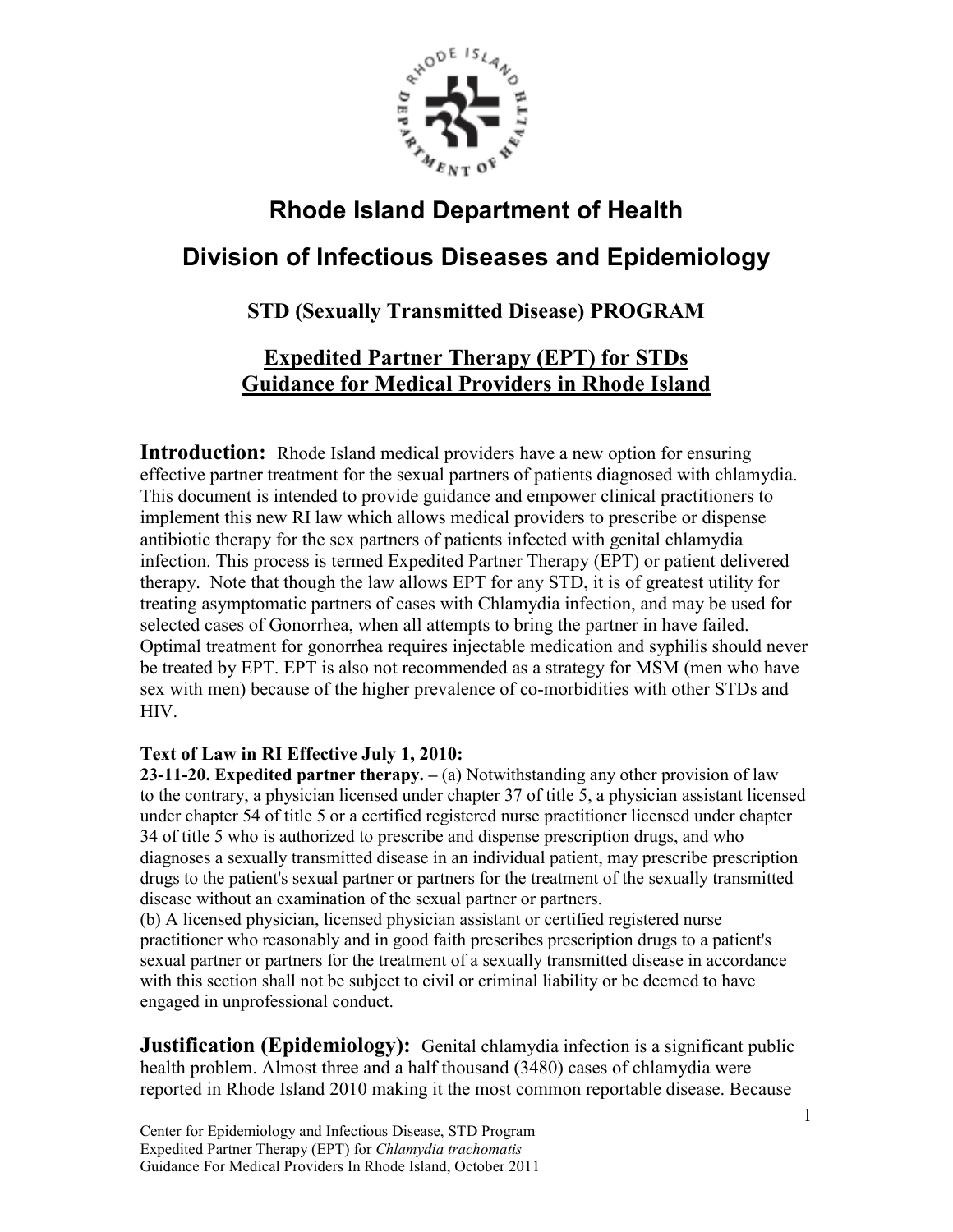the majority of infections are asymptomatic and undiagnosed, and because of underreporting; it is estimated that the real number is even higher. Adolescent and young females (age 15-24 years) have the highest risk of infection. In fact, an estimated 5 to 10% of sexually active adolescent females are currently infected in RI. Chlamydia is a leading cause of pelvic inflammatory disease, chronic pelvic pain, ectopic pregnancy and preventable infertility in women. Patients with chlamydia are also at increased risk of acquiring sexually transmitted HIV**.** The risk of adverse reproductive health complications of chlamydia infection increases significantly with repeat infections. Repeat infections are estimated to occur in 15-30% of young women within six months of treatment because their partners are not treated successfully at the same time.

To prevent repeat infections, partners must be provided timely and appropriate antibiotic treatment. However, because infected partners, and indeed most patients, are generally asymptomatic, they are unlikely to seek medical treatment. Even when providers counsel patients about the need for partner treatment, some partners have limited or no access to medical care or choose not to seek care.

Evidence suggests that repeat chlamydia infections place women at a significantly increased risk of developing upper genital tract complications, and infertility. The single most important risk factor associated with recurrent chlamydia infection (re-infection) in women is failure of partner treatment. Research has also demonstrated that providing medication to male partners of infected women can reduce rates of reinfection among the women. A recent multi-site randomized controlled trial of patient-delivered therapy funded by the Centers for Disease Control and Prevention demonstrated that patient delivered therapy reduced reinfection by 20%, from 15% to 12%. Although not formally evaluated in the trial, patient-delivered therapy should result in reducing infertility as well as healthcare costs associated with treating PID and infertility. Adverse reactions beyond mild to moderate gastrointestinal distress to single-dose azithromycin are extremely rare. Unlike penicillins, macrolides are a class of antibiotics with very few allergic reactions.

**Guidance For Patient Delivered Therapy:** The patient delivered option for the delivery of therapy for chlamydia is not intended as the first and optimal choice of treatment for partners of individuals diagnosed with chlamydia, however, this therapy delivery system can serve as a useful alternative when the partner is unlikely to seek care or cannot easily get a timely evaluation or diagnosis. Providers should use their best judgment to determine whether partners will or will not come in for treatment, and decide whether or not to dispense to the index patient while available.

Patients diagnosed with chlamydia infection cannot be considered adequately treated until all their recent partners have been treated. All sexual contacts within the past 60 days from the onset of symptoms or diagnostic test results need to be treated.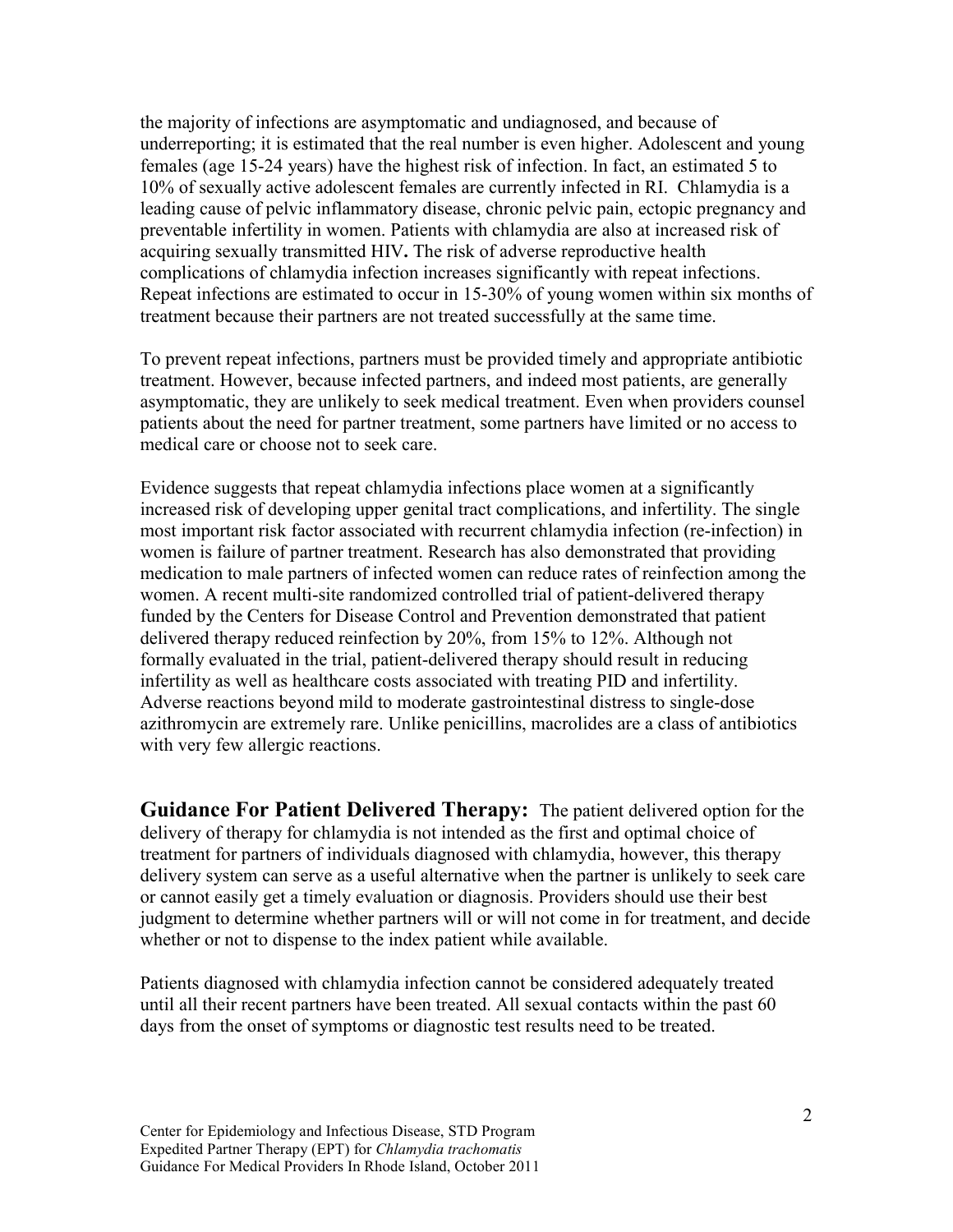Suggested actions for physicians treating a confirmed case of chlamydia infection:

1) Interview the index patient to identify and name all sexual contacts that the patient had in the 6 months prior to diagnosis

2) Through the cooperation of the patient, try to bring these persons in for examination and, if necessary, treatment

3) Report the index case to the STD Program, Center for Epidemiology and Infectious Disease using the prescribed form, see: http://www.health.ri.gov/disease/communicable/std/reporting.php

4) Dispense or prescribe EPT when the evaluation suggests that partners are unlikely to come in for care and fit criteria below.

Use the most current CDC STD Treatment Guidelines to treat patients: http://www.cdc.gov/std/treatment/

#### **Recommended Patient Selection Criteria for EPT:**

The following guidelines provide information on the most appropriate patient selection criteria, medication prescription and/or dispensing practices and counseling procedures recommended to maximize patient and public health benefit while minimizing risk.

- First-choice strategy: Attempt to bring partners in for evaluation and treatment
- Most appropriate patients: Females with male partners.

 Exclude partners known to be symptomatic (fever, pelvic/groin /testicular/abdominal pain)

Exclude MSM, partners must be tested for Syphilis and HIV.

- Diagnosis: Laboratory-confirmed genital chlamydia infection without coinfection with gonorrhea or other complications
- Most appropriate partners: Males who are uninsured or unlikely to seek medical services
- Medication: Recommended prescription is Azithromycin (Zithromax<sup>\*</sup>)1 gram (250 mg strength tablets x 4 tabs) orally once for treatment of chlamydia.
- \*Use of trade names is for identification only and does not imply endorsement.
- Number of doses are limited to cover the number of known sex partners in past 60 days.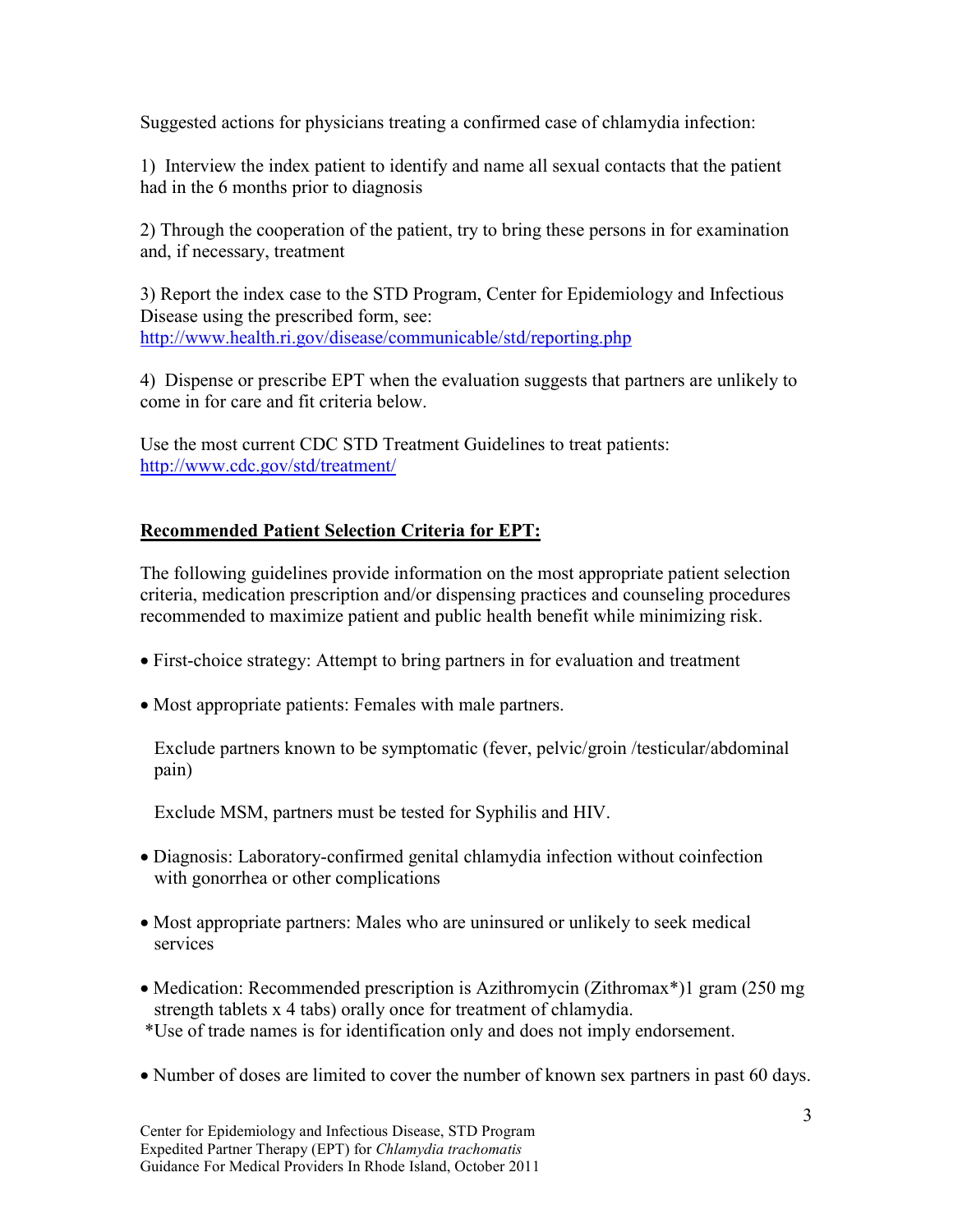• Education materials must accompany medication

• Patient counseling: Abstinence from sexual intercourse with partner until 7 days after treatment of patient and until 7 days after partner has been treated

• Evaluation: Recommend re-test patients for chlamydia three to four months after Treatment

• Adverse reactions : Law does not protect provider from liability, as is the case for any medical treatment. Report adverse events to 1-866-556-3730 (toll-free)

**Treatment/Dispensing Options:** The recommended medication for patient-delivered therapy is single-dose azithromycin tablets (1 gram orally once). While somewhat more expensive than the azithromycin powder (sachet) formulation, tablets are easier to deliver and facilitate compliance. Although doxycycline is an effective treatment for chlamydia infection, it requires dosing twice daily for seven days. Patients may be provided with the number of doses necessary to treat each of their known exposed partners with whom they've had sexual relations in the last sixty days.

The partner medication may be prescribed and/or dispensed in one of three ways.

1) The physician dispenses medication for the partner in clinical setting with instructions and education for the partner.

2) A separate prescription is written in the name of the partner (s), to take to a pharmacy for dispensing.

3) In the event the patient will not or can not name the partner(s), the provider may write extra doses on a prescription in the name of the index patient to be taken "as directed".

In all situations thorough chart documentation of doses prescribed and documentation that thorough patient education/counseling regarding medication must be conducted. A prescription must have a name on it, or else it will not be dispensed.

Ideally the medications and educational material should be given to the patient to deliver to the partner. If a prescription is used, then the provider should give both the educational material and the prescription, and encourage the patient to deliver both the medication and accompanying educational material to the partner. Cost issues have to be discussed and managed on a case by case basis.

**Counseling:** An example of partner therapy instructions and information, in English and Spanish is attached. Providers should address three key counseling messages when prescribing patientdelivered therapy: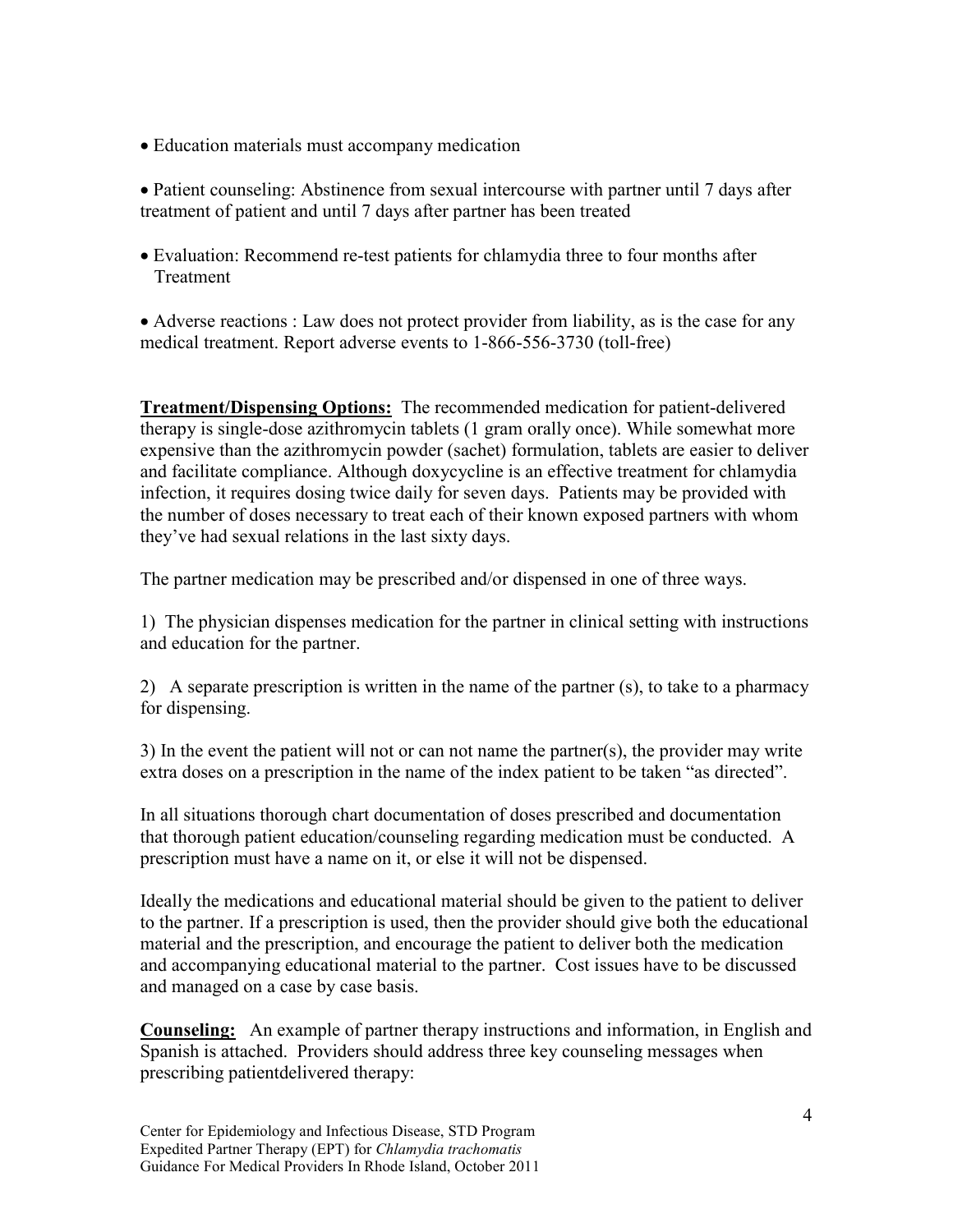• Patients and partners should abstain from sex for at least seven days after treatment and until seven days after all partners have been treated, in order to decrease the risk of reinfecting the index patient.

• Partners should seek a complete STD evaluation as soon as possible.

• Partners who have allergies to erythromycin, azithromycin or other similar macrolides, have kidney failure, liver disease, heart disease, or any other serious health problems, should **not** take the medication and should see a healthcare provider. If partners are unsure about any possible medication allergies or other health problems, they should consult a healthcare provider. To ensure the effectiveness of patient delivered therapy, providers should schedule the patient to return for re-testing chlamydia three to four months after treatment.

#### **RESOURCES**

- 1. Centers for Disease Control and Prevention, EPT webpage: http://www.cdc.gov/std/ept/
- 2. Centers for Disease Control and Prevention. *Expedited partner therapy in the management of sexually transmitted diseases*. **Review and Guidance**, Atlanta, GA: US Department of Health and Human Services, **2006**. Contributors: H. Hunter Handsfield, M.D., Matthew Hogben, Ph.D., Julia A. Schillinger, M.D., M.Sc., Matthew R. Golden, M.D., M.P.H., Patricia Kissinger, Ph.D., P. Frederick Sparling, M.D. http://www.cdc.gov/std/treatment/EPTFinalReport2006.pdf
- **3.** Centers for Disease Control and Prevention. **2010 Guidelines for Treatment of Sexually Transmitted Diseases.** http://www.cdc.gov/std/treatment/
- 4. Trelle S, Shang A, Nartey L, Cassell J, Low N. Improved effectiveness of partner notification for patients with sexually transmitted infections: systematic review. Sven Trelle, BMJ, doi:10.1136/bmj.39079.460741.7C (published 19 January 2007)
- 5. GOVERNMENT, POLITICS, AND LAW Expedited Partner Therapy for Sexually Transmitted Diseases: Assessing the Legal Environment. James G. Hodge Jr, JD, LLM, Amy Pulver, MA, MBA, Matthew Hogben, PhD, Dhrubajyoti Bhattacharya, JD, MPH, and Erin Fuse Brown, JD, MPH http://www.cdc.gov/std/ept/legal/default.htm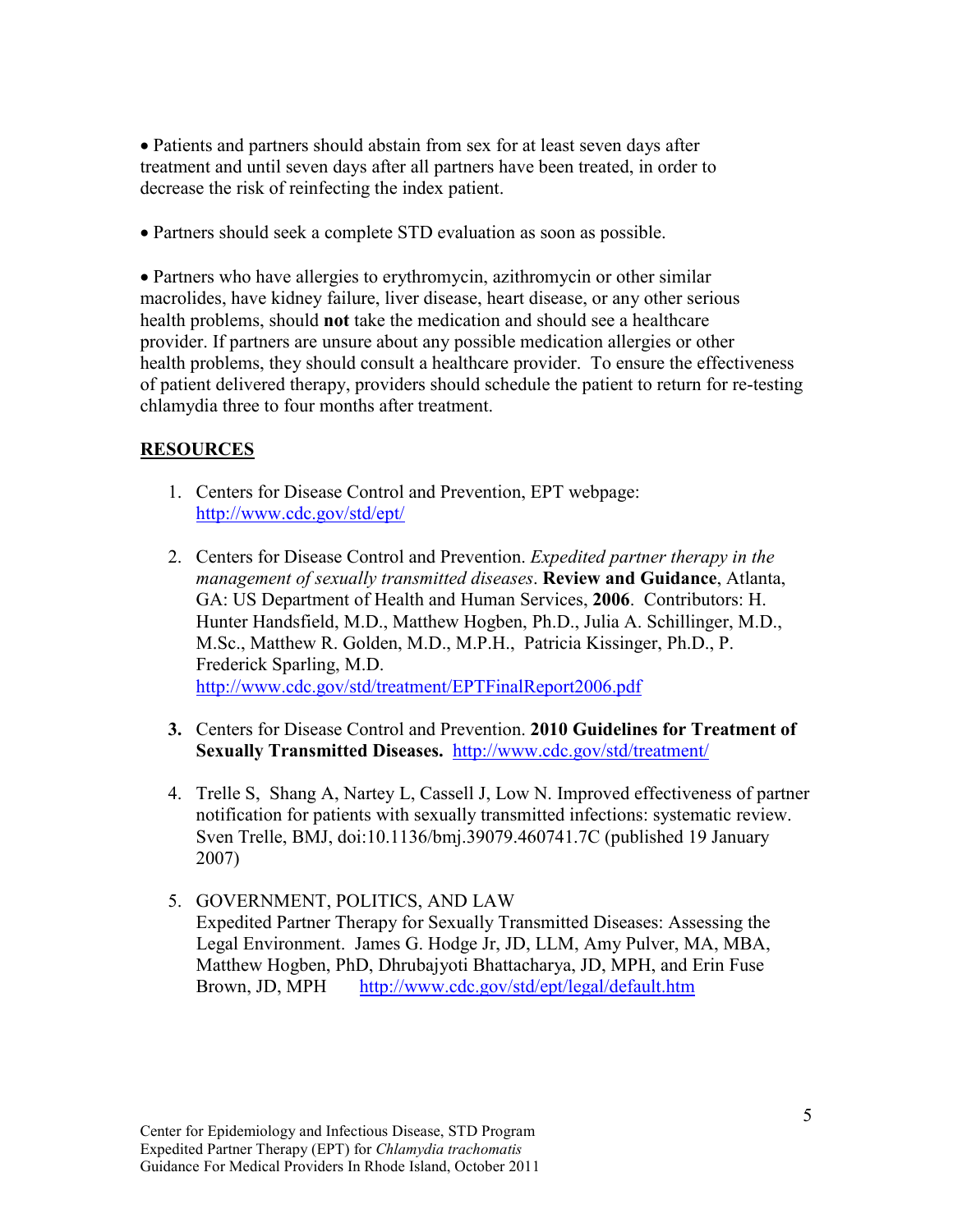# **Expedited Partner Therapy (EPT) Treatment Record**

|                         |       |       | DOB:                            |  |
|-------------------------|-------|-------|---------------------------------|--|
|                         |       |       |                                 |  |
|                         |       |       |                                 |  |
|                         |       |       |                                 |  |
| Exposure Dates: First   |       |       | Freq Last                       |  |
| Medication Dose: Date:  |       |       | Prescription<br>or Dispensed    |  |
|                         |       |       |                                 |  |
| Exposure Dates: First   |       |       | Last                            |  |
| Medication: Dose: Date: |       |       | Prescription or Dispensed       |  |
| 3. Partner Name: DOB:   |       |       |                                 |  |
|                         |       |       |                                 |  |
| Exposure Dates: First   |       |       | Freq Last                       |  |
| Medication:             | Dose: | Date: | Prescription<br>Dispensed<br>or |  |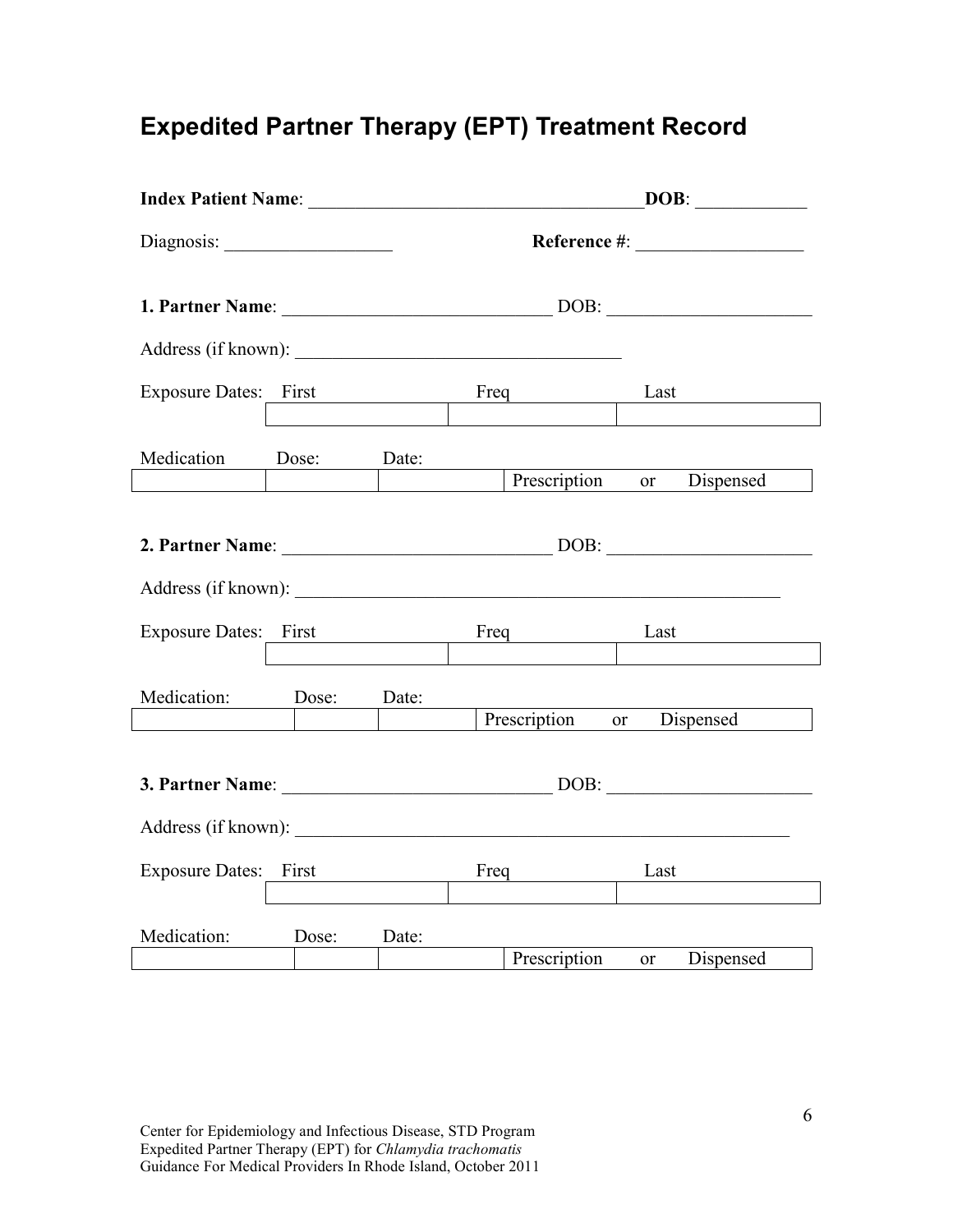## **URGENT and PRIVATE IMPORTANT INFORMATION ABOUT YOUR HEALTH DIRECTIONS FOR SEX PARTNERS FOR TAKING AZITHROMYCIN**

#### **PLEASE READ THIS VERY CAREFULLY**

Your sex partner has recently been treated for *Chlamydia. Chlamydia* is a curable bacterial infection you can get from having sex with a person who already has it. Many people with *Chlamydia*  do not know they have it because they have no symptoms and feel fine. Others may develop pain in their pelvis or testicles, pain when urinating, or during sex. However, if you do not take medicine to cure it, you can get very sick. If you have unprotected sex with your partner, you could also reinfect them. Women can become unable to have children if they don't get treated.

You could have *Chlamydia*. It is important that you get treated. We want to be sure that you get the medicine you need as soon as possible. The best way to take care of yourself is to see a doctor or come to: \_\_\_\_\_\_\_\_\_\_\_\_\_\_\_\_ Telephone: \_\_\_\_\_\_\_\_\_\_\_\_\_\_\_ for a check-up and medicine. If you are not able to see a doctor within 1 week, you should take the medicine enclosed or prescribed as soon as possible.

**Before you take the medicine, please read the following:**  The medicine is very safe. However, **DO NOT TAKE if any of the following are true (YOU MUST SEE A DOCTOR FIRST)**:

♦ You are female and having lower belly pain, pain during sex, vomiting, or fever.

♦ You are pregnant.

Please turn over ------------